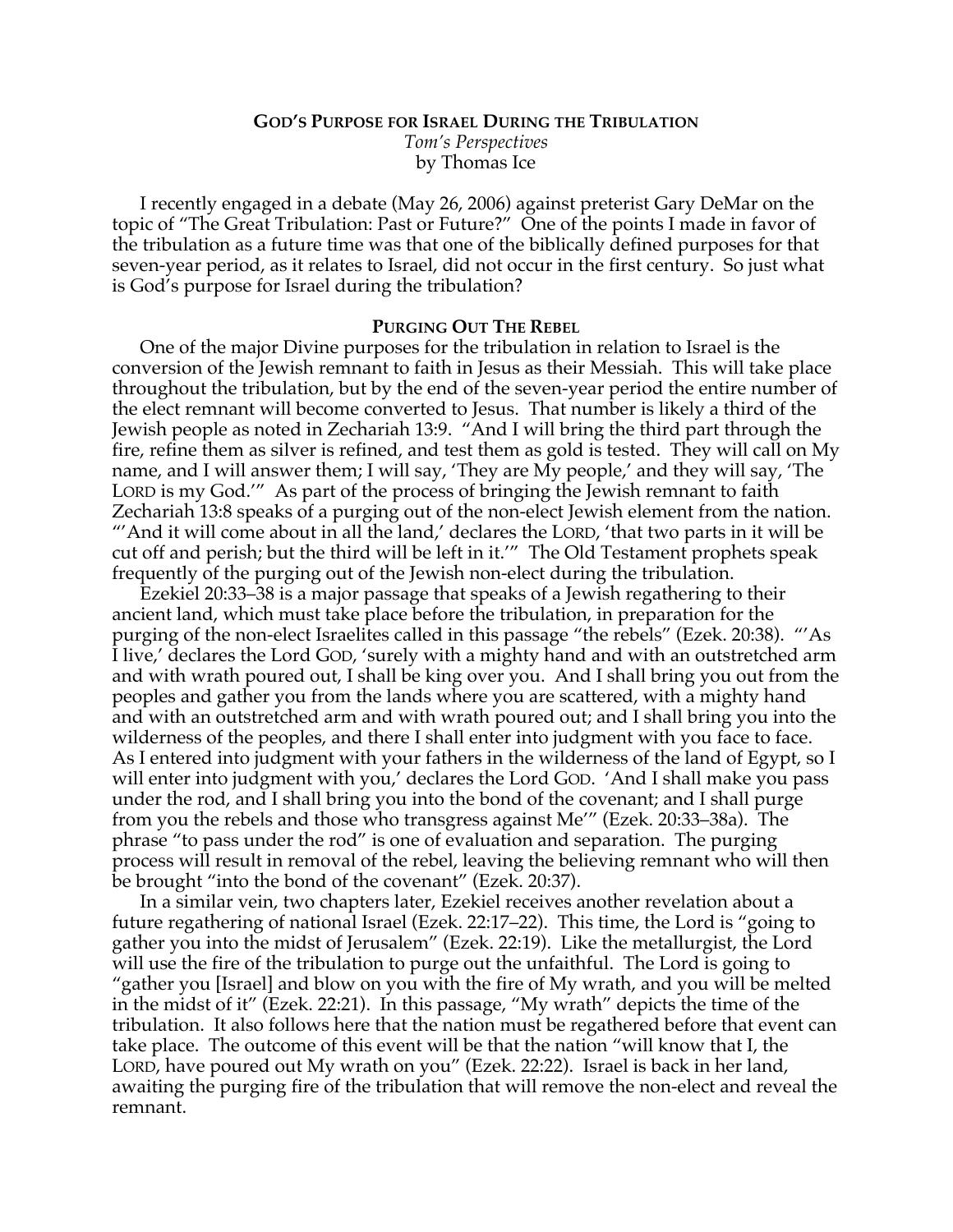Again we read of "the time of Jacob's trouble" in Jeremiah 30:7. It is said to compare to the sorrows that one faces in childbirth (Jer. 30:6), "but he will be saved from it" (Jer. 30:7, 11). The remnant will be saved through this time of trouble, which is clearly the tribulation. The Lord will chasten that nation of Israel during this time. "Only I will not destroy you completely. But I will chasten you justly, and will by no means leave you unpunished" (Jer. 30:11). This chastisement will result in Israel's conversion: "And you shall be My people, And I will be your God" (Jer. 30:22). Jeremiah says that these things will occur "in the latter days" (Jer. 30:24).

The prophecies of Daniel 12 are set within the timeframe of the tribulation (Dan. 12:1). "Many will be purged, purified and refined; but the wicked will act wickedly, and none of the wicked will understand, but those who have insight will understand" (Dan. 12:10). We see in this passage the continued theme of purging out the non-elect Jews during the tribulation but also see the rescue or salvation of the elect. These events are said to occur during "the end time" (Dan. 12:9).

A number of other passages speak of the need to refine the Jewish people, often in association with the city of Jerusalem (Isa. 1:22, 25; 48:10; Jer. 6:27–30; 9:7; Mal. 3:2–3). Arnold Fruchtenbaum tells us, "As a purified, believing nation, they will then turn to the Lord. Here again he speaks of worldwide regathering in unbelief in preparation for a specific future judgment, but the purpose of the judgment is to bring them to national repentance."<sup>1</sup>

#### **THE CONDITION FOR THE SECOND COMING**

Many Christians are surprised to learn that the second coming is a rescue event. Jesus will return to planet earth in order to rescue the believing Jewish remnant that is on the verge of being destroyed during the Campaign of Armageddon. I think this is what Paul speaks of in Romans 10 when he tell us, "'Whoever will call upon the name of the Lord will be saved.' How then shall they call upon Him in whom they have not believed? And how shall they believe in Him whom they have not heard? And how shall they hear without a preacher?" (Rom. 10:13–14). In other words, the Jewish people are going to have to be Believers in Jesus as their Messiah in order to be rescued by Him at the second advent. This is exactly what will happen.

The Old and New Testaments teach that before Christ can return to earth for His millennial kingdom the nation of Israel must be converted to Jesus as their Messiah and call on Him to save them. This is taught throughout the Bible (Lev. 26:40–42; Jer. 3:11–18; Hosea 5:15; Zech. 12:10; Matt. 23:37–39; Acts 3:19–21).

Hosea 5:15 tells us, "I will go away and return to My place until they acknowledge their guilt and seek My face; in their affliction they will earnestly seek Me." "Until" tells us that the nation will one day turn to the Lord, as does the following context. Jesus Himself spoke an important "until" to the nation in Matthew 23:39 when He said, "For I say to you, from now on you shall not see Me until you say, 'Blessed is He who comes in the name of the Lord!'" The Apostle Peter tells the Jewish nation that they will not see Jesus again until they: "Repent therefore and return, that your sins may be wiped away, in order that times of refreshing may come from the presence of the Lord; and that He may send Jesus, the Christ appointed for you, whom heaven must receive until the period of restoration of all things about which God spoke by the mouth of His holy prophets from ancient time" (Acts 3:19–21). "This, then, is the twofold basis of the Second Coming; Israel must confess her national sin." explains Fruchtenbaum, "and then plead for Messiah to return, to *mourn for Him as one mourns for an only son*."<sup>2</sup>